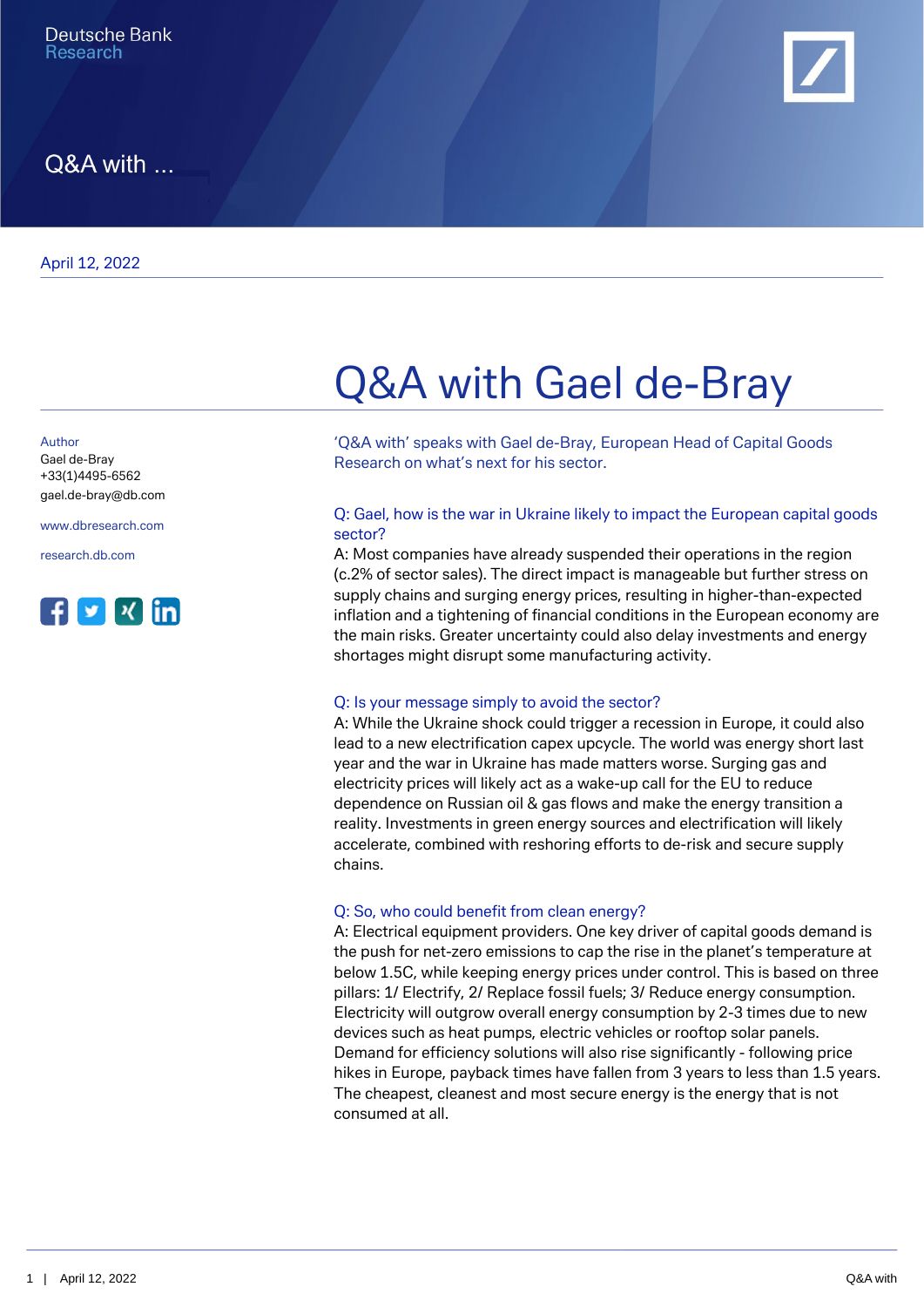

## Q&A with Gael de-Bray

Deutsche Bank Research clients can access the full report here:

■ [Energy transition: An electrification and energy efficiency super-cycle?](https://research.db.com/Research/Article?rid=d6f59fca-afcc-4c5b-b0df-060e27dfcfb6-604&kid=RP0001&documentType=R&wt_cc1=IND-3040823-0000)